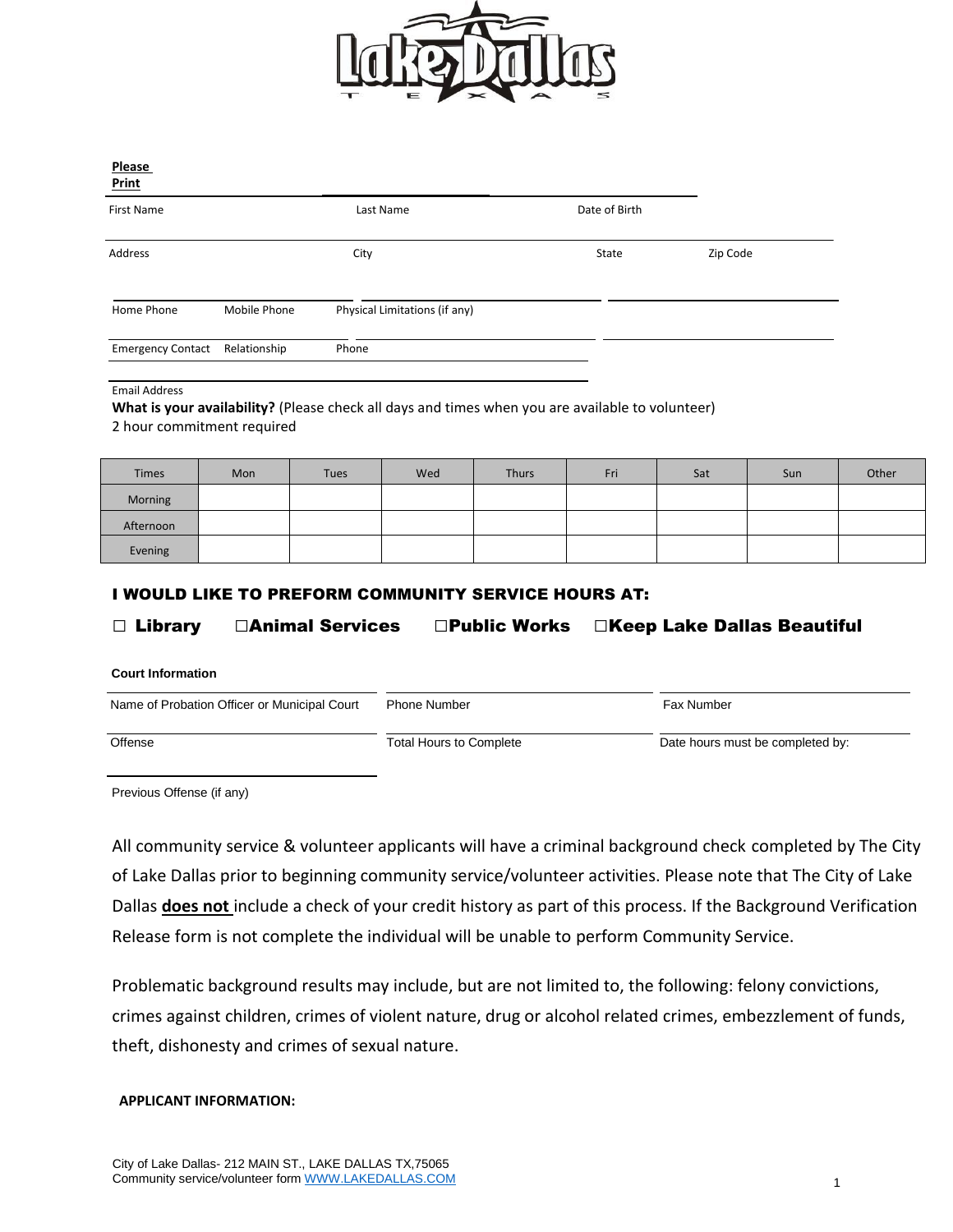

| Applicant Full Name (Last, First, MI) |                       |               | Maiden or Other Name(s) Used                                                                                            |  |              |
|---------------------------------------|-----------------------|---------------|-------------------------------------------------------------------------------------------------------------------------|--|--------------|
| <b>Current Address</b>                |                       |               |                                                                                                                         |  |              |
| City<br>State                         | Zip Code              |               |                                                                                                                         |  | County       |
| Social Security Number (required)     |                       | Date of Birth | Driver's License Number                                                                                                 |  | State Issued |
| <b>Phone Number</b>                   | <b>EMAIL ADDRESS:</b> |               |                                                                                                                         |  |              |
| Gender<br>ப                           |                       | $\sim$ .      | Male $\Box$ Female Race $\Box$ African American $\Box$ American Indian $\Box$ Anglo $\Box$ Asian $\Box$ Hispanic $\Box$ |  |              |
|                                       |                       |               |                                                                                                                         |  |              |

I hereby authorize the City of Lake Dallas and or its Service Provider to request and receive all background information about or concerning me, regarding my Criminal History.

The criminal history, as received from the reporting agencies, may include arrest and conviction data as well as plea bargains and deferred adjudications and delinquent conduct as committed as a juvenile. I understand that this information will be used, in part, to determine my eligibility for community service/volunteer work with this organization.

I further release and discharge the City of Lake Dallas and its Service Provider and all of their Subsidiaries, Affiliates, Officers, Employees, Contract Personnel, or Associates, from any and all claims and liability arising out of any request for information or records pursuant to this authorization, procurement of an investigative consumer report and understand that it may contain information about my character, general reputation, personal characteristics, and mode of living, whichever are applicable.

I acknowledge that I have voluntarily provided the above information for community Service/volunteer purposes, and I have carefully read and understand this authorization.

Applicant's Signature **Date** Date **Date** 

Applicant's Printed Name **Parent/Guardian's Signature (if under 18 years of age)** Parent/Guardian's Signature (if under 18 years of age)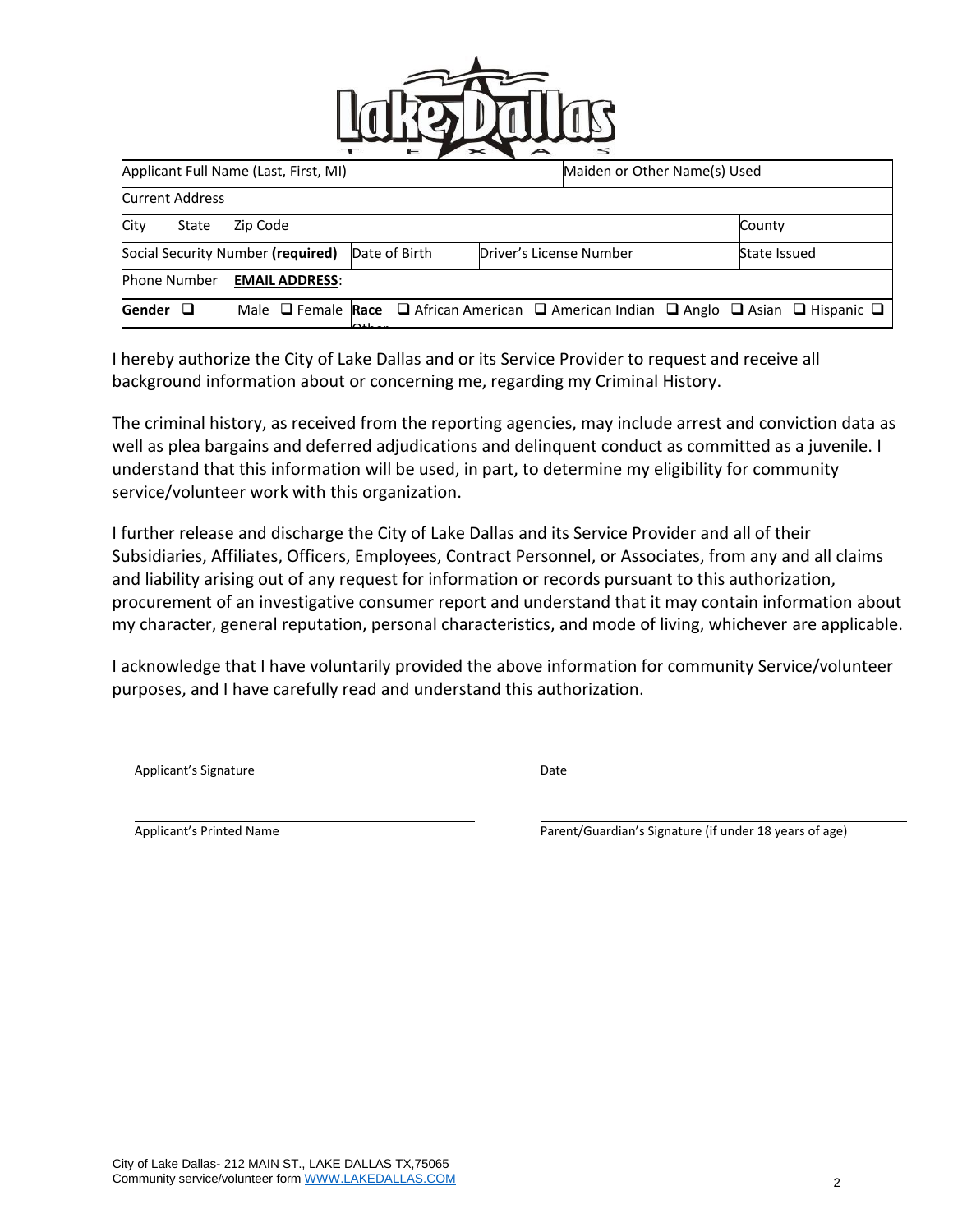

# \*\*\*\*\*If under 18 years of age a parent or legal guardian of the minor must complete this release. \*\*\*\*\*

## *TO BE COMPLETED BY THE PARENTS OR LEGAL GUARDIANS OF THE MINOR SUBJECT TO THIS RELEASE:*

I am a parent or legal guardian of \_\_\_\_\_\_\_\_\_\_\_\_\_\_\_\_\_\_\_\_\_\_\_\_\_\_\_\_\_\_\_\_\_("Minor") and have read and understand the below Community Service Release, Waiver of Liability and Assumption of Risk ("the Release") signed by Minor. I agree to be bound by the Release in its entirety as if signed by me. **By signing below, I am expressly agreeing on behalf of Minor to all of the terms set forth in the Release and agree to indemnify, defend and hold the City of Lake Dallas ("City"), its elected and appointed officers, employees, representatives and agent, harmless in the manner provided in the Release including for any and all claims, damages, causes of action of any kind whatsoever, statutory or otherwise, personal injury (including death), property damage, lawsuits and judgments, court costs, expenses and reasonable attorney's fees, and all other expenses resulting directly or indirectly from performing such community service, including but not limited to any damages I may incur as the result of personal injuries to Minor or Minor's death.** I acknowledge and fully understand there may be foreseeable and/or unforeseeable dangers in allowing Minor to engage in any community service work, and am voluntarily permitting Minor to perform community service as ordered by the City of Lake Dallas Municipal Court as payment for Minor's outstanding fines and/or court costs owing to City. I further represent that I am legally authorized to consent to Minor accepting and performing community service in lieu of payment of fines and/or court costs and acknowledge that the City is relying on such representation of authority in allowing Minor to accept and perform community service as ordered by the Court.

| Signature of Parent/Legal Guardian | Date |
|------------------------------------|------|
|                                    |      |

Printed Name

| STATE OF TEXAS   |   |  |
|------------------|---|--|
|                  | ξ |  |
| COUNTY OF DENTON | ξ |  |

SWORN AND SUBSCRIBED before me this day of , 20 , by \_\_\_\_\_\_\_\_\_\_\_\_\_\_\_\_\_\_\_\_\_\_\_(name of parent/guardian)

\_\_\_\_\_\_\_\_\_\_\_\_\_\_\_\_\_\_\_\_\_\_\_\_\_\_\_\_\_\_\_\_\_\_\_\_\_\_\_\_\_\_\_\_\_\_\_\_\_\_\_\_\_\_\_\_\_\_\_\_\_ Notary Public, State of Texas

Commission Expires: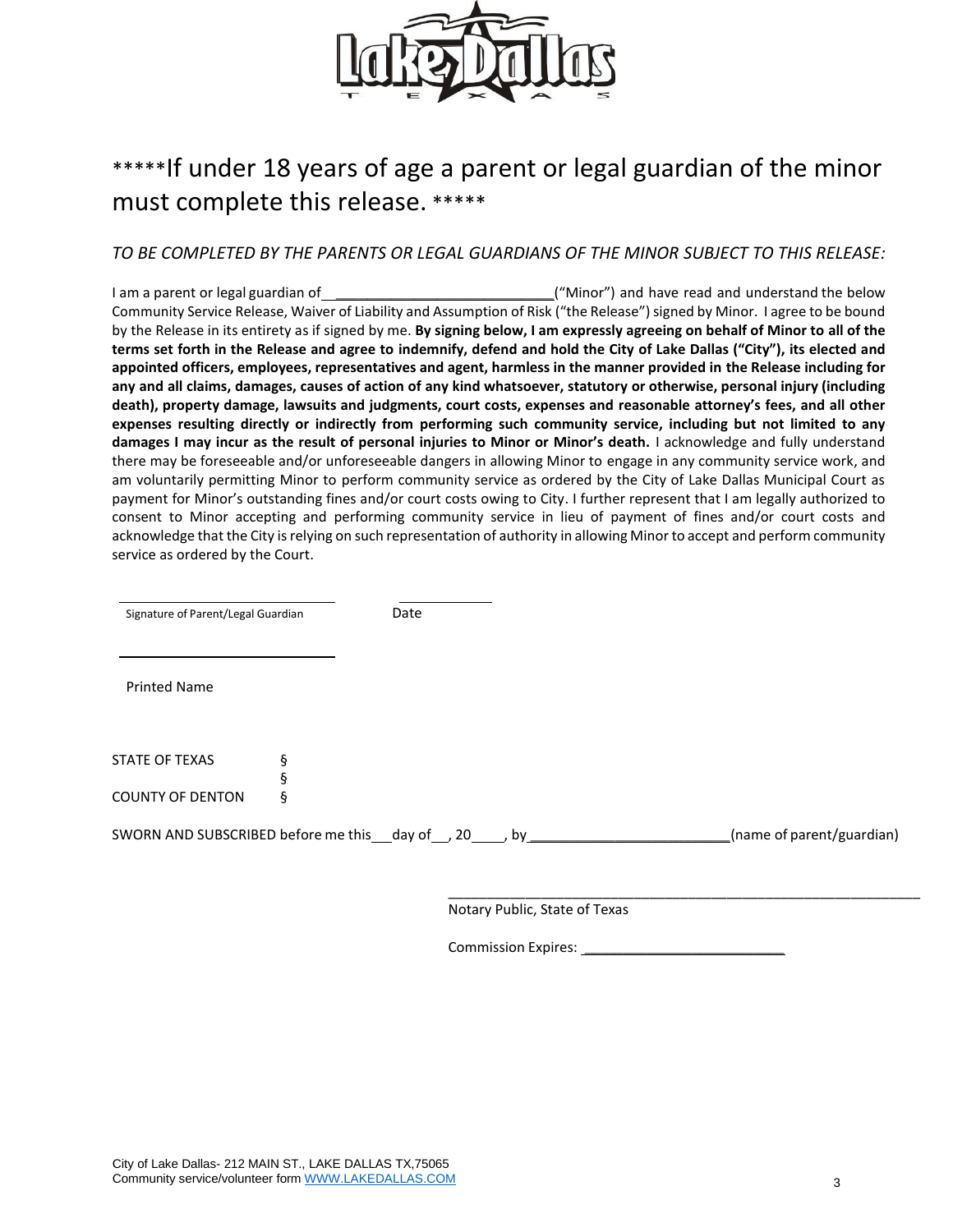

### **CITY OF LAKE DALLAS COMMUNITY SERVICE RELEASE WAIVER OF LIABILITY, AND ASSUMPTION OF THE RISKS**

This Release, Waiver of Liability, and Assumption of the Risks ("Release") is executed on this \_\_\_\_\_\_\_ day of \_\_\_\_\_\_\_\_\_\_\_\_\_\_, 20\_\_\_ by \_\_\_\_\_\_\_\_\_\_\_\_\_\_\_\_\_\_\_\_\_\_\_\_\_\_ (the "Community Service Worker") in favor of the City of Lake Dallas, Texas, a Texas home-rule municipality ("City"), its elected officials, officers, employees, board members, and agents.

1. I, \_\_\_\_\_\_\_\_\_\_\_\_\_\_\_\_\_\_\_\_\_\_\_\_\_\_\_\_\_\_\_\_, certify that I am the Community Service Worker, and I am at least eighteen (18) years of age or, if not 18 years of age, have obtained the written consent of my parent or adult guardian to sign this Release. I desire to participate in the City's Court-Appointed Community Service Workers Program ("Community Service Program"); therefore, I do hereby freely, voluntarily, intentionally, and unconditionally execute this Release under the terms below.

2. **WAIVER AND RELEASE**: I UNDERSTAND THAT MY PARTICIPATION IN THE CITY'S COMMUNITY SERVICE PROGRAM IS VOLUNTARY, AND I, BEING THE COMMUNITY SERVICE WORKER, DO SPECIFICALLY HEREBY FULLY, COMPLETELY, AND UNCONDITIONALLY RELEASE AND FOREVER DISCHARGE, INDEMNIFY, AND HOLD HARMLESS THE CITY OF LAKE DALLAS, TEXAS, AND ANY AND ALL OF ITS ELECTED OFFICIALS, OFFICERS, EMPLOYEES, BOARD MEMBERS, AGENTS AND THEIR SUCCESSORS AND ASSIGNS, FROM ANY AND ALL LIABILITIES, CLAIMS, DEMANDS, CAUSES OF ACTION, SUITS, DAMAGES, COSTS, EXPENSES, INTEREST, AND ATTORNEY FEES, DUE TO THE CITY'S OR CITY EMPLOYEE'S NEGLIGENCE OR GROSS NEGLIGENCE OR MY OWN NEGLIGENCE, KNOWN OR UNKNOWN WHICH I MAY CURRENTLY HAVE OR MAY HAVE IN THE FUTURE, OF WHATEVER KIND OR NATURE, EITHER IN LAW OR IN EQUITY, THAT MAY ARISE DIRECTLY OR INDIRECTLY FROM OR IN CONNECTION WITH MY PARTICIPATION IN THE CITY'S COMMUNITY SERVICE PROGRAM. I UNDERSTAND AND ACKNOWLEDGE THAT THE EXECUTION OF THIS RELEASE DISCHARGES AND WILL FOREVER DISCHARGE THE CITY OF LAKE DALLAS AND ITS OFFICERS, EMPLOYEES, AND ELECTED OFFICIALS FROM ANY AND ALL LIABILITIES, DAMAGES, DEMANDS, CAUSES OF ACTION, EXPENSES, ATTORNEY FEES OR CLAIMS WHATSOEVER THAT I MAY HAVE AGAINST THE CITY OF LAKE DALLAS, ITS OFFICERS, EMPLOYEES, AND ELECTED OFFICIALS FOR THEIR NEGLIGENCE OR GROSS NEGLIGENCE WITH RESPECT TO ANY BODILY INJURY, ILLNESS, DEATH AND/OR REAL OR PERSONAL PROPERTY DAMAGE WHICH MAY RESULT DIRECTLY OR INDIRECTLY FROM MY PARTICIPATION IN THE CITY'S COMMUNITY SERVICE PROGRAM. I FURTHER UNDERSTAND THAT THE CITY OF LAKE DALLAS ASSUMES NO RESPONSIBILITY FOR AND IS NOT OBLIGATED IN ANY WAY TO PROVIDE FINANCIAL ASSISTANCE OR OTHER ASSISTANCE, INCLUDING, BUT NOT LIMITED TO, MEDICAL, HEALTH, OR DISABILITY INSURANCE, IN THE EVENT OF ANY INJURY, ILLNESS, DEATH, AND/OR PROPERTY DAMAGE RESULTING FROM ANY ACTIVITIES DIRECTLY OR INDIRECTLY RELATED TO MY PARTICIPATION IN THE CITY'S COMMUNITY SERVICE PROGRAM.

3. **MEDICAL TREATMENT**: I DO HEREBY FURTHER RELEASE AND FOREVER DISCHARGE THE CITY OF LAKE DALLAS AND ITS ELECTED OFFICIALS, OFFICERS, EMPLOYEES, BOARD MEMBERS, AND AGENTS FROM ANY CLAIM WHATSOEVER WHICH ARISES OR MAY HEREINAFTER ARISE ON ACCOUNT OF ANY EMERGENCY FIRST AID, EMERGENCY MEDICAL TREATMENT, OR EMERGENCY SERVICES RENDERED IN CONNECTION WITH MY PARTICIPATION IN THE CITY'S COMMUNITY SERVICE PROGRAM.

4. **ASSUMPTION OF THE RISK**: I RECOGNIZE AND UNDERSTAND THAT THE ACTIVITIES WITH THE CITY'S COMMUNITY SERVICE PROGRAM MAY INCLUDE HAZARDOUS ACTIVITIES, SUCH AS, BUT NOT LIMITED TO, THE FOLLOWING: HANDLING, CARRYING, AND TRANSPORTING HEAVY EQUIPMENT, PAPERWORK, OR FURNITURE; EXPOSURE TO CLEANING CHEMICALS; EXPOSURE TO EXTREME WEATHER CONDITIONS, INCLUDING HEAT, RAIN, AND COLD. I RECOGNIZE AND UNDERSTAND THAT THE CITY OF LAKE DALLAS GIVES NO REPRESENTATIONS OR WARRANTIES THAT THE ACTIVITIES OR SITES RELATED TO THE CITY'S COMMUNITY SERVICE PROGRAM ARE FREE FROM HAZARDS THAT MAY CAUSE BODILY INJURY, ILLNESS, DEATH AND/OR PROPERTY DAMAGE. I HEREBY EXPRESSLY AND SPECIFICALLY ASSUME THE RISK OF INJURY OR HARM TO ME IN THESE SITUATIONS AND FULLY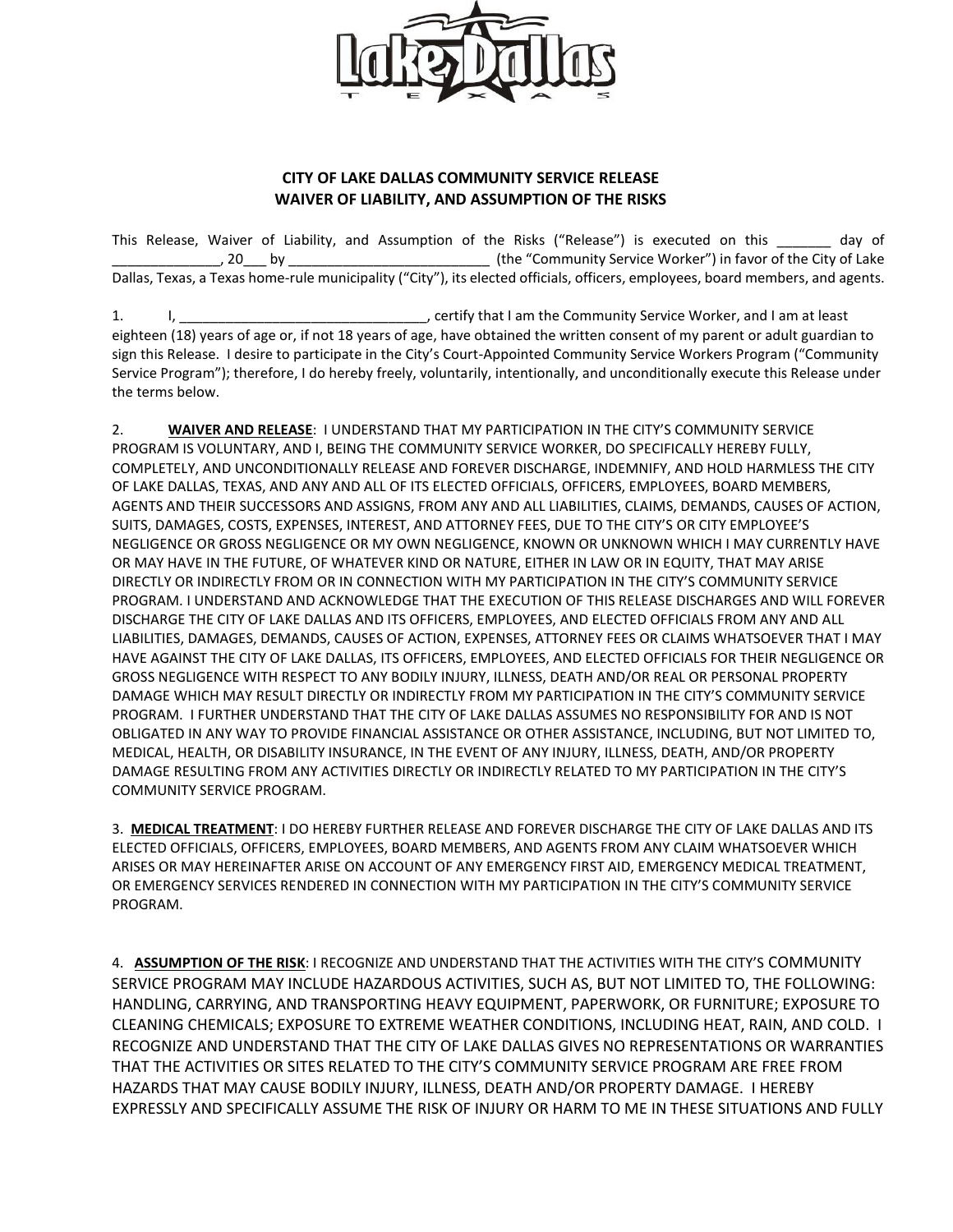

AND COMPLETELY RELEASE AND DISCHARGE THE CITY OF LAKE DALLAS FROM ANY AND ALL LIABILITY FOR ANY AND ALL INJURY, ILLNESS, DEATH, AND/OR PROPERTY DAMAGE RESULTING DIRECTLY OR INDIRECTLY FROM MY PARTICIPATION IN THE CITY'S COMMUNITY SERVICE PROGRAM.

5. I expressly understand and agree that this Release is intended to be as broad and inclusive as permitted by the laws of the State of Texas. I agree that if any portion of this Release is held invalid, the remaining Release shall continue in full force and effect. I acknowledge that I have signed this document of my own free will.

6. I understand and agree that this is the final, complete and only agreement between myself and the City of Lake Dallas, Texas regarding my participation in the City's Community Service Program.

7. **Read and Understood**: I, before signing this Agreement, state that I have carefully read each and every paragraph of this Agreement, understand each and every paragraph, and have had sufficient opportunity to have an Attorney, if I so desire, advise me about the legal effect of the terms and conditions of this Release, Waiver of Liability, and Assumption of the Risks. I choose to sign this Agreement as written without modification.

In witness whereof, I have executed this Release as of the day and year written below.

Witness my hand this the day of , 20 .

Signature: Print Name: \_\_\_\_\_\_\_\_\_\_\_\_\_\_\_\_\_\_\_\_\_\_\_\_\_\_\_\_\_\_\_\_\_\_\_\_

STATE OF TEXAS § § COUNTY OF DENTON §

Acknowledged before me this \_\_\_\_\_day of \_\_\_\_\_\_\_\_\_\_\_\_ 20 \_\_\_\_\_\_, by \_\_\_\_\_\_\_\_\_\_\_\_\_

\_\_\_\_\_\_\_\_\_\_\_\_\_\_\_\_\_\_\_\_\_\_\_\_\_\_\_\_\_\_\_\_\_\_\_\_\_\_ Notary Public, State of Texas Commission Expires: \_\_\_\_\_\_\_\_\_\_\_\_\_\_\_\_\_\_\_\_\_